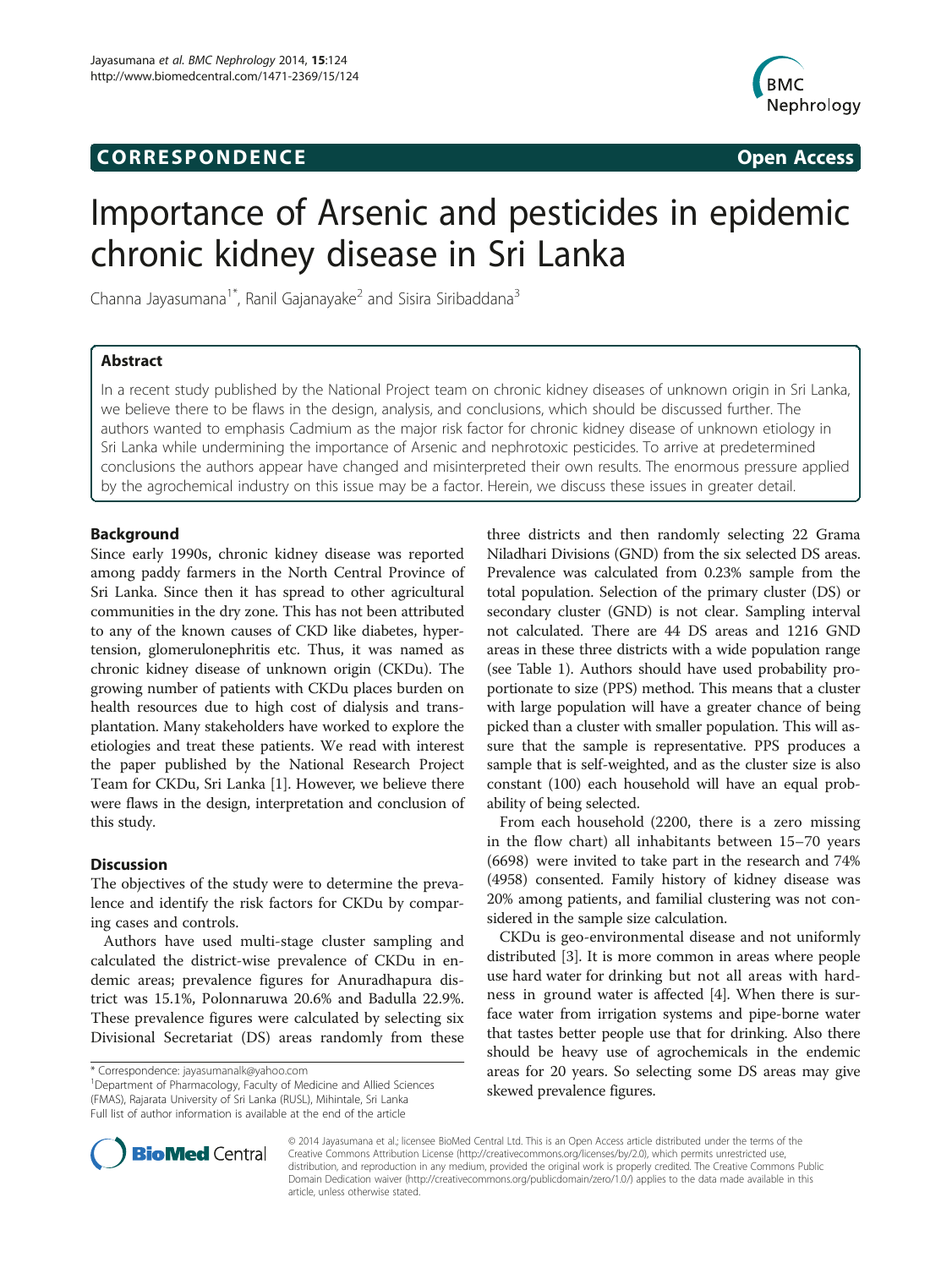| <b>District</b> | <b>Population</b> | No. of DS areas | Population range of DS | No. of GND areas | Population range of GND |
|-----------------|-------------------|-----------------|------------------------|------------------|-------------------------|
| Anuradhapura    | 856.232           |                 | 22.227-69.590          | 557              | $113 - 6.013$           |
| Polonnaruwa     | 403.335           |                 | 36.424-82.138          | 292              | 126-5,223               |
| Badulla         | 811.758           |                 | 19.540-100.434         | 567              | 148-4.315               |

<span id="page-1-0"></span>Table 1 Three endemic districts and administrative divisions with population [[2\]](#page-3-0)

Was there significant difference between 26% who refused to participate and participants? It will be informative to know the basic demographic characteristics of the people who have refused to take part.

In the study, investigators have selected Hambanthota to recruit control participants from non-endemic area. Hambanthota is a district located in South-East Sri Lanka with a long coastline unlike other CKDu endemic regions. Further, the cultivation pattern and crops are different from that in Anuradhapura or Polonnaruwa [\[5](#page-3-0)]. How the control participants from Hambanthota are selected is not mentioned in the text or in the flow chart negating a basic premise in a case control study. If the controls are not selected in a representative manner the calculation of odds ratio in case control study is not valid.

The text and the flow chart describe patients and participants with a history of snakebite were excluded from the study. However, exact figures are not given. A previous study has shown 12% adult population in the endemic region and 16% of patients with CKDu have history of snakebite [[6\]](#page-3-0). Also 37% patients with acute kidney injury (AKI) after snakebite develop CKD [\[7](#page-3-0)]. These wide exclusion criteria may have potential bias towards underestimating the prevalence of CKDu. Why patients with no AKI following snake bite was excluded? If we accept this case definition, why a control group with CKD of known causes not studied?

The authors focused on Arsenic (As), Cadmium (Cd) and pesticide residues. Arsenic is not a well-known nephrotoxin. The possible role of As in CKDu in Sri Lanka was first pointed out by the CJ (first author) at the scientific committee meeting of the National research program for CKDu held on 18<sup>th</sup> January 2011 (Additional file [1\)](#page-3-0). However, it has not been acknowledged anywhere in the paper.

Same findings that are published by Jayathilake et al. were submitted to the Ministry of Health Sri Lanka by the project team as the final public report of the "Investigation and Evaluation of Chronic Kidney Disease of Uncertain Aetiology in Sri Lanka" on January 2013 [\[8\]](#page-3-0). Ministry of Agriculture appointed an expert committee (CJ was a member) on CKDu and the said committee based its policy decisions on this report. The same report mentioned arsenic excretion in urine was significantly higher in healthy participants in the endemic area (mean 92.443, median 36.99, min 0.02, max 966.29 μg/g creatinine) compared to those living in the controlled area (mean 56.572, median 42.025, min 5.38, max 350.28 μg/g creatinine)

 $(p < 0.001)$ . Urinary As excretion in CKDu patients was significantly lower (mean 45.477, median 26.3,min 0.4, max 616.6 μg/g) compared with urinary As excretion in normal participants in the endemic area (mean 92.443, median 36.99, min 0.02, max 966.29  $\mu$ g/g creatinine) ( $p < 0.01$ ). These are presented in the Table three of the paper, but under the subheading 'arsenic, cadmium, lead and other elements in urine' (Page 5) the authors say "There was no significant difference in urine arsenic and lead concentrations in CKDu cases compared to controls". This is false. Also they have not mentioned the significant differences between urine arsenic values between the endemic and non-endemic area in the footnote of the Table three or anywhere in the text. This was clearly mentioned in the final public report. However, they mention about the significant difference between urine Cd between patients, controls from endemic area and controls from non-endemic area. Is it a mistake or have they conveniently forgotten?

In the page 10 second paragraph says that mean urine concentration of As in CKDu cases was above levels known to cause oxidative injury to the kidney (20.74 μg/g creatinine). The mean urinary concentrations of As is well above, not only in CKDu cases (45.477 μg/g creatinine) but also from healthy participants from endemic (92.443 μg/g creatinine) and non-endemic areas (56.572 μg/g creatinine). They have even quoted a Taiwanese study describing linear dose response relationship between As and kidney disease. Then they discuss about nephrotoxicity due to co-exposure of cadmium and arsenic again without discussing about nephrotoxicity of As.

A Bangladesh study shows the blood Selenium level is inversely associated with urinary As level in people exposed to As as selenium is a well documented antioxidant [\[9](#page-3-0)]. Jayatilake et al. have shown 63% of the tested CKDu patients had low serum selenium values.

Interestingly, in the initial submission of this paper, it is mentioned "chronic exposure to low levels of Cd through food chain coupled with a deficiency of selenium and concurrent exposure to arsenic and pesticides may play a role in the pathogenesis of CKDu in Sri Lanka" [[10](#page-3-0)]. However, in the final published version of the paper this statement was missing even though reviewers have not mentioned anything related to arsenic or this statement.

Low excretion of As in urine and accumulation in nails and hair of patients with advanced stages CKDu is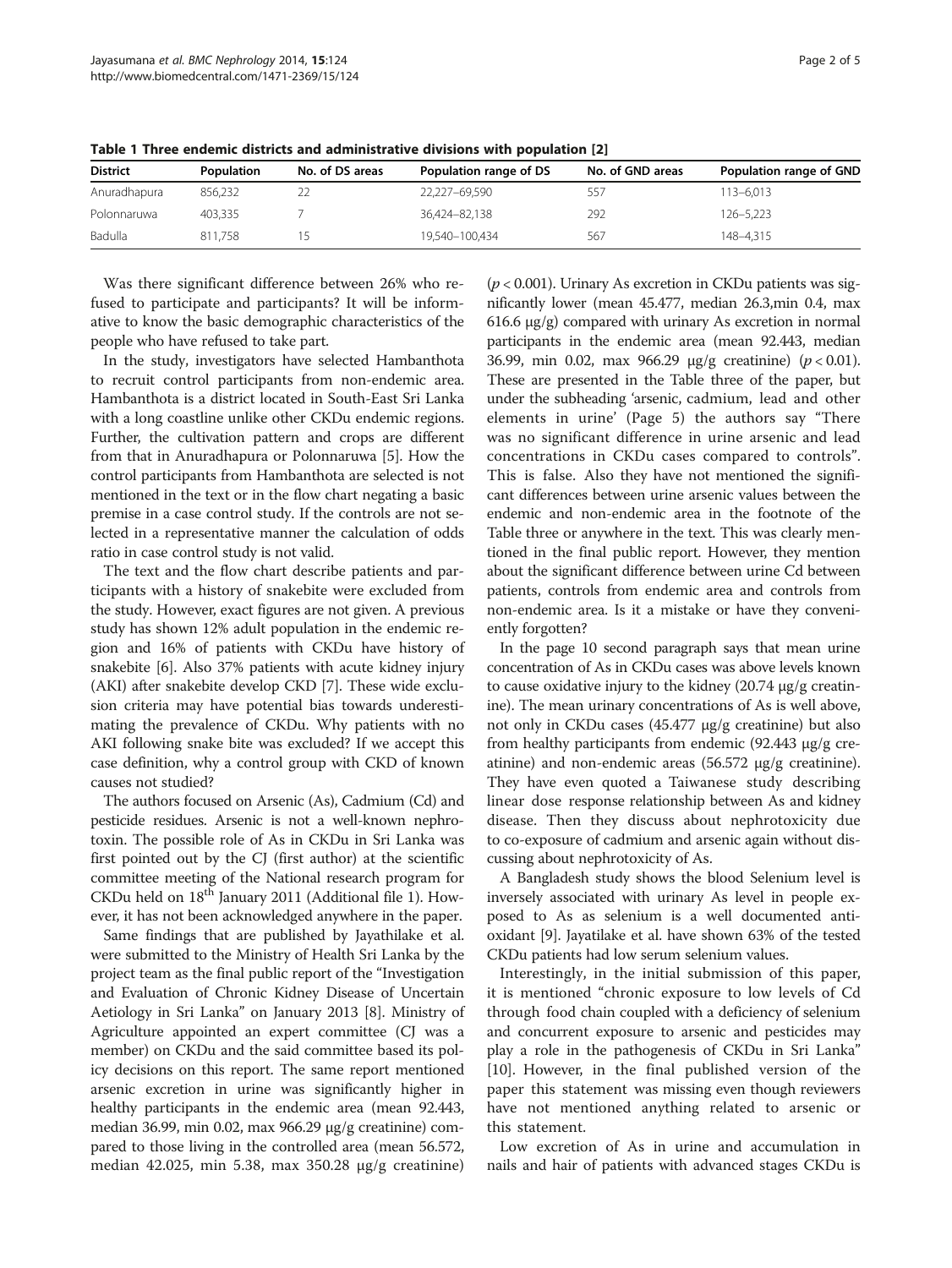seen [[1\]](#page-3-0). Unusually, urine Cd excretion is high in patients with advanced CKDu when compared with unaffected participants. Also these patients have high Cd levels in hair and nail similar to As. However, tobacco chewing and smoking was not assessed as a confounding factor when measuring the Cd content [\[11\]](#page-3-0). Patients with CKDu are excreting more Cd, while high amount of it was found in the nail and hair samples with compared to controls in the same area. Therefore, urinary Cd data presented in the paper is against the common reasoning and contradict the data on lead (Pb) and As. Further, the paper concluded that there is a dose effect relationship between the concentration of Cd in urine and the stage of CKDu. There are several studies showing that there is no increase in urine Cd levels in patients with CKDu in Sri Lanka [[3,12](#page-3-0)]. A Swedish study shows that urinary Cd excretion is an unreliable indicator of renal damage and can overestimate the risk of renal toxicity from low level Cd exposure [[13](#page-3-0)]. Temporary changes in urine flow or normal physiological variability can cause high urine Cd excretion.

There is another facet in this argument. Cd is mainly present in the fertilizer, Triple Super Phosphate given as a part of agriculture subsidy by the government [\[14](#page-3-0)]. Arsenic in addition is present in the imported pesticides available in the open market [[15](#page-3-0)]. Is this the real reason about discussing nephrotoxicity of Cd extensively and discussing flimsily about As in the discussion? Cd is a well-known nephrotoxic but not As. Has the authors taken easy way out?

Authors have mentioned that they analyzed urine samples of 57 CKDu cases and 39 controls from non-endemic area for pesticide residues. Nevertheless, the results are given only in CKDu cases. At the same time, they conclude people in the endemic area are chronically exposed to pesticides. What about the pesticide exposure in non-endemic Hambanthota, a predominantly agricultural district?

In the other hand if known nephrotoxic pesticides or its residues are present above the reference level in urine of patients with CKDu, finding out the origin of it was crucial. The drinking water of patients with CKDu is free or minimally contaminated with As, Cd and Pb. The postulate presence of these heavy metals is from the food chain. This can give the wrong message that water in the endemic area is safe. Several researchers have already shown that water in the endemic areas is heavily contaminated with pesticides and its residues [[16\]](#page-3-0). There was public debate in the newspapers and in the electronic media about the As and heavy metal contamination in agrochemicals polluting the drinking water and the environment. Some members in the National Research Project Team for CKDu mentioned in the acknowledgement section of the paper participated in this debate.

## Conclusion

This debate over the quality of agrochemicals available in Sri Lanka has influenced the results and conclusion of the study. Findings related to As and pesticides are concealed, and prominence is given to Cd.

### Response

By Shanthi Mendis Email: mendiss@who.int

Address: Senior Adviser Noncommunicable Diseases, World Health Organization, Geneva, Switzerland

Jayasumana et al. [\[17\]](#page-4-0), in their correspondence, make an unfounded allegation that the debate over the quality of agrochemicals available in Sri Lanka has influenced the results and conclusion of the Ministry of Health/World Health Organization study [\[1](#page-3-0)], and that the findings related to arsenic and pesticides are concealed, and prominence is given to cadmium. This is absolutely untrue.

The Ministry of Health/World Health Organization study did not only focus on cadmium, in a biased manner. The potential role, if any, of aluminium, arsenic, calcium, chromium, copper, magnesium, potassium, selenium, sodium, strontium, titanium, zinc and pesticides were investigated. In the initial submission of the paper it is stated that 'chronic exposure to low levels of cadmium through the food chain coupled with a deficiency of selenium and concurrent exposure to arsenic and pesticides may play a role in the pathogenesis of CKDu in Sri Lanka'. Subsequently, at the request of reviewers, further dose response analyses were performed for arsenic, cadmium and lead. As the results in the final publication clearly demonstrate [[1\]](#page-3-0), while there is a dose effect relationship between urine cadmium and the stage of CKDu, there is no significant dose–effect relationship between urine arsenic and the stage of CKDu. As stated in the conclusions of the final publication [\[1\]](#page-3-0), our results indicate chronic exposure of people in the endemic area to low levels of cadmium, lead and arsenic through the food chain and pesticides. Significantly higher urinary excretion of cadmium in individuals with CKDu, coupled with the dose–effect relationship between urine cadmium levels and CKDu stages, indicated that cadmium is a risk factor for the pathogenesis of CKDu in Sri Lanka.

Jayasumana et al. [\[17\]](#page-4-0), also claim that snake bite should not be an exclusion criteria in the case definition of CKDu. We do not agree, because a significant number of snake bite victims develop chronic kidney disease following snake envenomation [[7\]](#page-3-0).

Although the problem of CKDu has been recognized in Sri Lanka since the late 1990, when our population prevalence study was initiated, there was only one published study that reported a CKDu prevalence of 2–3% [\[3\]](#page-3-0). To avoid further delay in assessing the magnitude of this public health problem, a prevalence study was commenced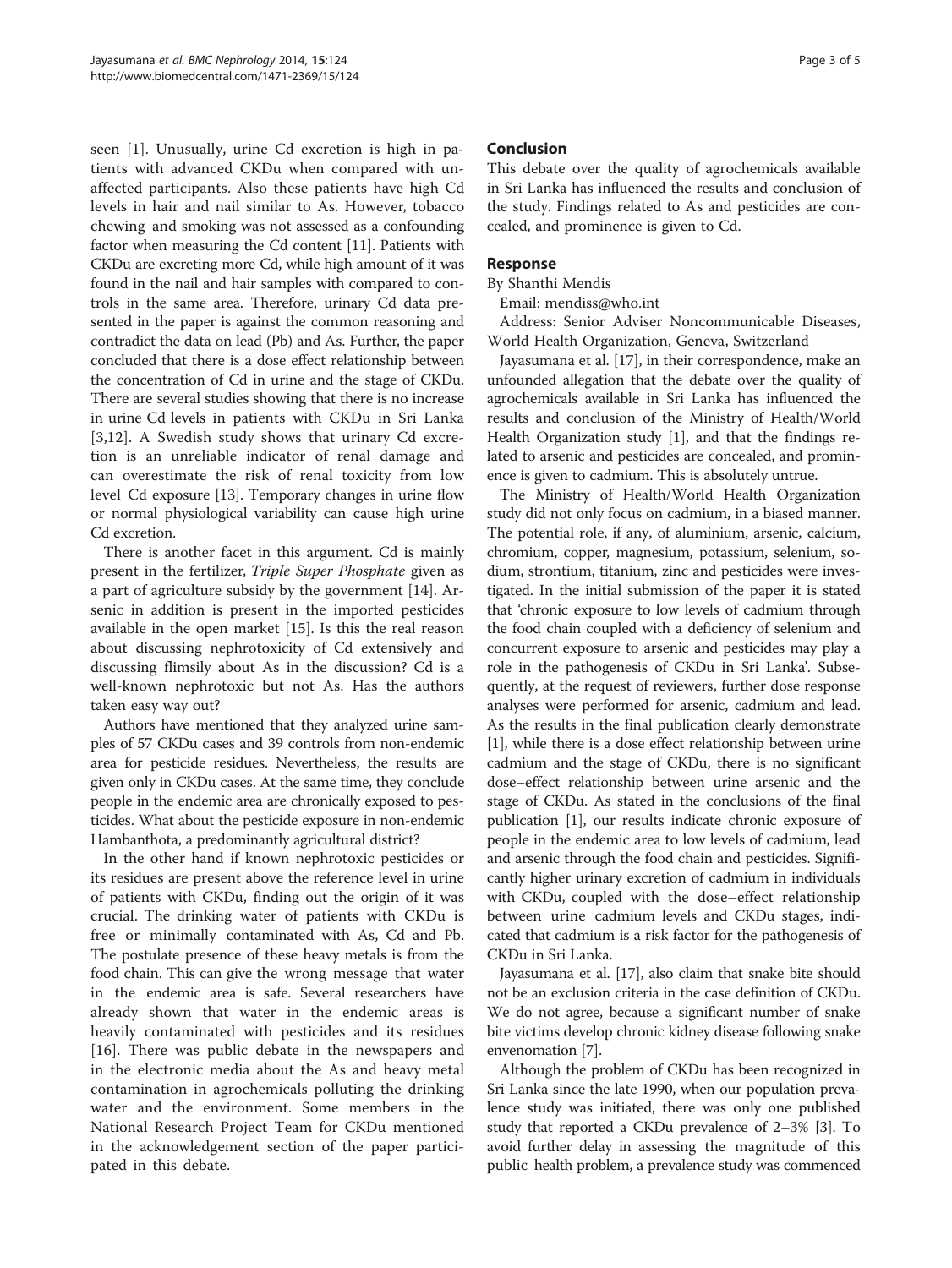<span id="page-3-0"></span>on a representative sample in one district, using World Health Organization funds. Later, more funding was secured from the National Science Foundation of Sri Lanka for a comprehensive project and the prevalence study was expanded to two other districts. Many different sampling methods and designs are available for research studies. One of the main reasons for conducting a prevalence study is to plan health services for those who are affected. Using multistage cluster sampling the age-standardised prevalence of CKDu was 12.9% (95% confidence interval [CI] = 11.5% to 14.4%) in males and 16.9% (95% CI = 15.5% to 18.3%) in females [1]. As CKDu is a life threatening condition, the priority, should be to plan health services for the affected, using the available prevalence estimates, while further research continues.

It is regrettable that Jayasumana et al. [[17](#page-4-0)] accuse us of publishing predetermined conclusions and misinterpreting results due to pressure applied by the agrochemical industry, without any evidence. At no stage during the research project was such pressure applied by any entity. Our findings are based on the results of painstaking and rigorous research conducted over a four year period and not on any predetermined conclusions. The unfounded accusations of Jayasumana et al. [[17\]](#page-4-0) do not invalidate any of the results of the most comprehensive research study up-to-date on the subject of CKDu in Sri Lanka [1]. Our results call for urgent public health measures [\[18](#page-4-0)], to safeguard the health of the population in the endemic areas, including regulatory control of fertilizer and agrochemicals. It is encouraging that the inter-ministerial committee appointed by the President of Sri Lanka has already taken steps to implement some of these measures [\[19-21\]](#page-4-0).

## Additional file

[Additional file 1:](http://www.biomedcentral.com/content/supplementary/1471-2369-15-124-S1.pdf) Minutes of the scientific committee meeting of the National research program for CKDu, Sri Lanka held on  $18<sup>tr</sup>$ January 2011.

#### Competing interests

The authors declare that they have no competing interests.

#### Authors' contributions

CJ and RG wrote the initial manuscript. SS added new points and improved the presentation. All authors read and approved the final manuscript.

#### Authors' information

CJ (MBBS) is a lecturer in the Department of Pharmacology, Faculty of Medicine and Allied Sciences (FMAS), Rajarata University of Sri Lanka (RUSL). Further he is the director, National program for prevention of kidney diseases under the Ministry of special projects, Sri Lanka.

RG (MBBS, MD) is working in the Nephrology unit, Yale New Haven Hospital, Connecticut, USA.

SS (MBBS, MD, FCCP, FRCP<sub>Edin</sub>) is Professor of Medicine and Chair, Department of Medicine, and Dean of the FMAS, RUSL.

#### Author details

<sup>1</sup>Department of Pharmacology, Faculty of Medicine and Allied Sciences (FMAS), Rajarata University of Sri Lanka (RUSL), Mihintale, Sri Lanka. <sup>2</sup>Nephrology Unit, Yale New Haven Hospital, New Haven, CT, USA. <sup>3</sup>Department of Medicine, Faculty of Medicine and Allied Sciences (FMAS), Rajarata University of Sri Lanka (RUSL), Mihintale, Sri Lanka.

#### Received: 4 November 2013 Accepted: 16 July 2014 Published: 28 July 2014

#### References

- 1. Jayatilake N, Mendis S, Maheepala P, Mehta FR: Chronic kidney disease of uncertain aetiology: prevalence and causative factors in a developing country. BMC Nephrol 2013, 14:180.
- 2. Department of Census and Statistics Sri Lanka, Data of 2011 Census. [[http://www.statistics.gov.lk/PopHouSat/CPH2011/index.php?fileName=](http://www.statistics.gov.lk/PopHouSat/CPH2011/index.php?fileName=pop41&gp=Activities&tpl=3) [pop41&gp=Activities&tpl=3](http://www.statistics.gov.lk/PopHouSat/CPH2011/index.php?fileName=pop41&gp=Activities&tpl=3)]
- 3. Chandrajith R, Nanayakkara S, Itai K, Aturaliya TNC, Dissanayake CB, Abeysekera T, Harada K, Watanabe T, Koizumi A: Chronic kidney diseases of uncertain etiology (CKDue) in Sri Lanka: geographic distribution and environmental implications. Environ Geochem Health 2011, 33:267–278.
- 4. Jayasumana C, Gunatilake S, Senanayake P: Glyphosate, hard water and nephrotoxic metals: are they the culprits behind the epidemic of chronic kidney disease of unknown etiology in Sri Lanka? Int J Environ Res Public Health 2014, 11:2125–2147.
- 5. Changes in land use pattern in paddy lands.
- [[http://www.agrilearning.goviya.lk/Paddy/Paddy\\_Research/Paddy\\_pdf/SE1.pdf\]](http://www.agrilearning.goviya.lk/Paddy/Paddy_Research/Paddy_pdf/SE1.pdf) 6. Wanigasuriya KP, Peiris-John RJ, Wickremasinghe R: Chronic kidney disease
- of unknown aetiology in Sri Lanka: is Cd a likely cause? BMC Nephrol 2011, 12:32.
- 7. Herath HMNJ, Wazil AWM, Abeysekara DTDJ, Jeewani NDC, Weerakoon KGAD, Ratnatunga NVI, Bandara EHCK, Kularatne SAM: Chronic kidney disease in snake envenomed patients with acute kidney injury in Sri Lanka: a descriptive study. Postgrad Med J 2012, 88(1037):138-142.
- 8. World Health Organisation: Investigation and Evaluation of Chronic Kidney Disease of Uncertain Aetiology in Sri Lanka -Final Report. 2013, [[http://www.lankaweb.com/news/items12/WHO%20final%20report%20on%](http://www.lankaweb.com/news/items12/WHO%20final%20report%20on%20CKDu%20SL.pdf) [20CKDu%20SL.pdf\]](http://www.lankaweb.com/news/items12/WHO%20final%20report%20on%20CKDu%20SL.pdf)
- 9. George CM, Gamble M, Slavkovich V, Levy D, Ahamed A, Ashan H, Graziano J: A cross-sectional study of the impact of blood selenium on blood and urinary arsenic concentrations in Bangladesh. Environ Heal 2013, 12:52.
- 10. Prepublication history of Jayatilake et al. paper. [\[http://www.](http://www.biomedcentral.com/imedia/9293812889460232_manuscript.pdf) [biomedcentral.com/imedia/9293812889460232\\_manuscript.pdf\]](http://www.biomedcentral.com/imedia/9293812889460232_manuscript.pdf)
- 11. Haddam N, Samira S, Dumont X, Taleb A, Lison D, Haufroid V, Bernard A: Confounders in the assessment of the renal effects associated with low-level urinary cadmium: an analysis in industrial workers. Environ Health 2011, 10:37.
- 12. Nanayakkara S, Senevirathna S, Abeysekera T, Chandrajith R, Ratnatunga N, Gunarathne E, Yan J, Hitomi T, Muso E, Komiya T, Harada KH, Liu W, Kobayashi H, Okuda H, Sawatari H, Matsuda F, Yamada R, Watanabe T, Miyataka H, Himeno S, Koizumi A: An integrative study of the genetic, social and environmental determinants of chronic kidney disease characterized by tubulointerstitial damages in the North Central Region of Sri Lanka. J Occup Health 2014, 56(1):28–38.
- 13. Akerstrom M, Sallsten G, Lundh T, Barregard L: Association between urinary excretion of Cadmium and protein in a non smokoing population: renal toxicity or normal physiology. Environ Health Perspect 2013, 121(2):787–792.
- 14. Chandrajith R, Seneviratna S, Wickramaarachchi K, Attanayake T, Aturaliya TNC, Dissanayake CB: Natural radionuclides and trace elements in rice field soils in relation to fertilizer application: study of a chronic kidney disease area in Sri Lanka. Environ Earth Sci 2009, 60:193–201.
- 15. Jayasumana MACS, Paranagama PA, Amarasinghe MD, Fonseka SI, Wijekoon DVK: Presence of Arsenic in pesticides used in Sri Lanka. In Proceedings of the Water Prof Day Symp: 1<sup>st</sup> Oct 2011; Peradeniya. Edited by Dayawansa NDK, De Silva RP. Sri Lanka: Post graduate Institute of Agriculture; 2011:127–141.
- 16. Wickramaarachchi WDN: Irrigation water quality along the cascade system in the north east Dry zone of Sri Lanka, PhD thesis. University of Peradeniya, Sri Lanka. 2005.